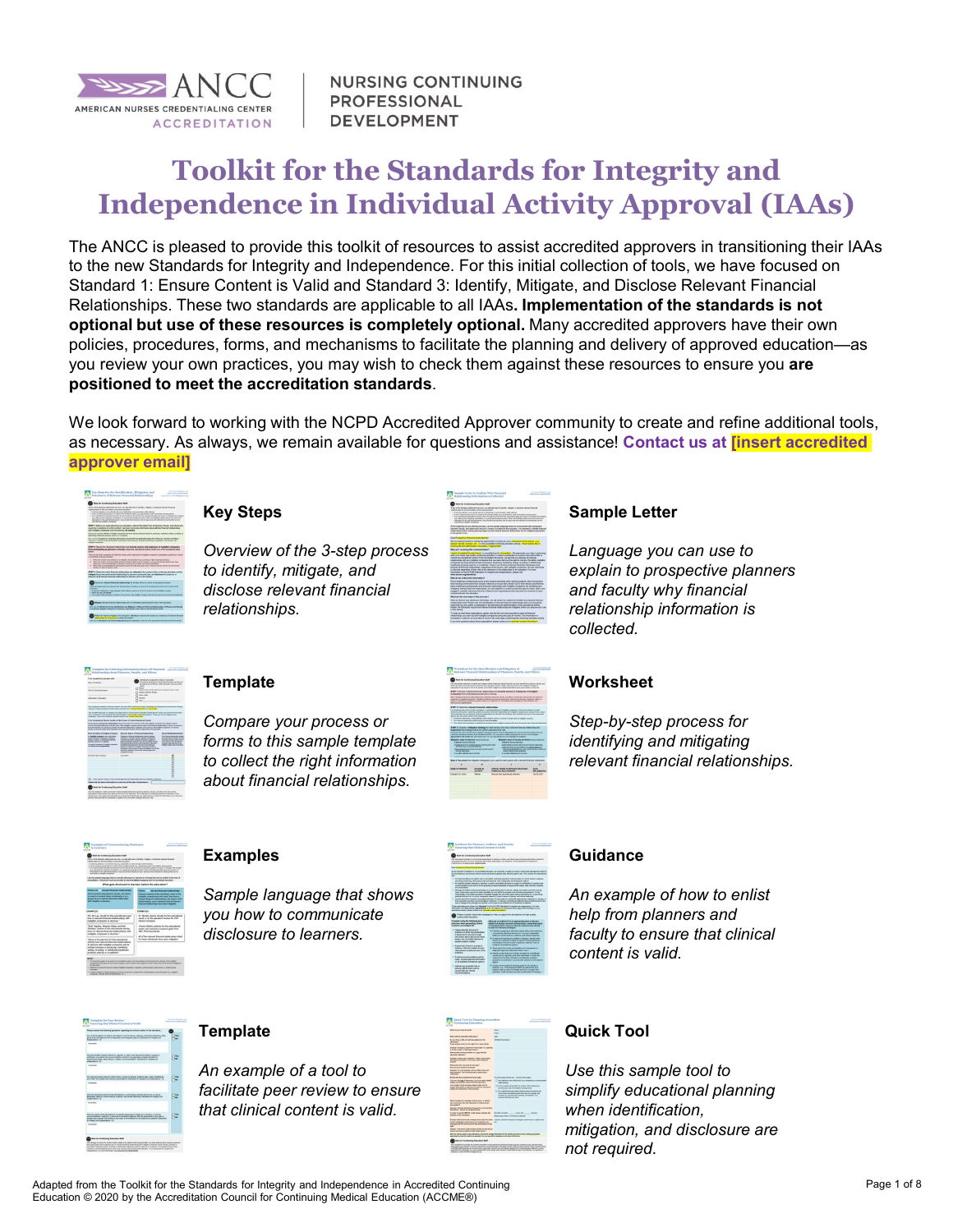# Key Steps for the Identification, Mitigation, and Disclosure of Relevant Financial Relationships



## Note for ANCC Accredited Approver Program Director or Nurse Planners for IAAs

If any of the following statements apply to the education, you do not need to identify, mitigate, or disclose relevant financial relationships for this approved continuing education:

 $\checkmark$  It will only address a non-clinical topic (e.g., leadership, precepting or communication skills training).

**STEP 1: Before** you begin planning your education, collect information from all members of the planning committee, and all faculty, and others who would be in positions to control content. Ask them to provide **information about all their financial relationships**<br> **information** about a factor and the deletted Approver Program Director or Nurse Planners for IAAs<br> **if** any of the following statements apply to the education, you <u>d</u> is no minimum financial threshold; individuals must disclose all financial relationships, regardless of the amount, with ineligible companies. in the following statements apply to the education, you <u>do not</u> need to identify, mitigate, or disclevant financial relationships for this approved continuing education:<br>
"It will only address a non-clinical topic (e.g., 1. The complete and all faculty, and others who would be in positions to control content. Ask them to provide<br>
1. Define the content of the planning your education content of the pressions of the planning<br>
formation about TEP 1: <u>Before</u> you begin planning your education, collect information from all members of the planning<br>ommittee, and all faculty, and others who would be in positions to control content. Ask them to provide<br>formation abou <sup>9</sup> 1: <u>Before</u> you begin planning your education, collect information from all members of the planning<br>ittee, and all faculty, and others who would be in positions to control content. Ask them to provide<br>alternation about TEP 1: Before you begin planning your education, collect information from all members of the planning<br>nominite, and all faculty, and others who would be in positions to control content. Ask them to provide<br>formation about

- **Ensure you use this definition**: Ineligible companies are those whose primary business is producing, marketing, selling, re-selling, or distributing healthcare products used by or on patients.<br>• Hint: Use the Template for Collecting Information about All Financial Relationships from Planning
- committee,, Faculty, and Others.

STEP 2: Review all relationships and exclude owners and employees of ineligible companies from participating as a nurse planner, and faculty, or other roles unless the educational activity meets one of the exceptions listed below. FIFP 2: Review all relationships and exclude owners and employees of ineligible companies from infticipating as a nurse planner, and faculty, or other roles unless the educational activity meets one of the planning oscien

 $\checkmark$  If the exception(s) exists for members of the planning committee, and all faculty, and others who would be

There are only three exceptions that allow for owners and/or employees of ineligible companies to participate as planners or faculty in approved continuing education.

- 
- 
- whether or when a device is used.

**STEP 3:** Determine which financial relationships are **relevant** to the content of the continuing education activity, mitigate those relevant financial relationships to prevent commercial bias, and **disclose** the presence or absence of all relevant financial relationships to learners prior to the activity.



A) Determine relevant financial relationships for all who will be in control of educational content.

education:

- $\checkmark$  A financial relationship, in any amount, exists between the person in control of content and an ineligible company.
- $\checkmark$  The financial relationship existed during the past 24 months.
- $\checkmark$  The content of the education is related to the products of an ineligible company with whom the person has a financial relationship.

**BX** Mitigate relevant financial relationships prior to individuals assuming their roles in the educational activity.

Hint: Use the Worksheet for the Identification and Mitigation of Relevant Financial Relationships of Planners, Faculty, and Others to implement mitigation strategies appropriate to their role(s) in the educational activity.



C Before the learner engages in the education, disclose to learners the presence or absence of relevant financial relationships for all persons in control of content.

Hint: Use the Examples of Communicating Disclosure to Learners to share all of the appropriate information before the activity.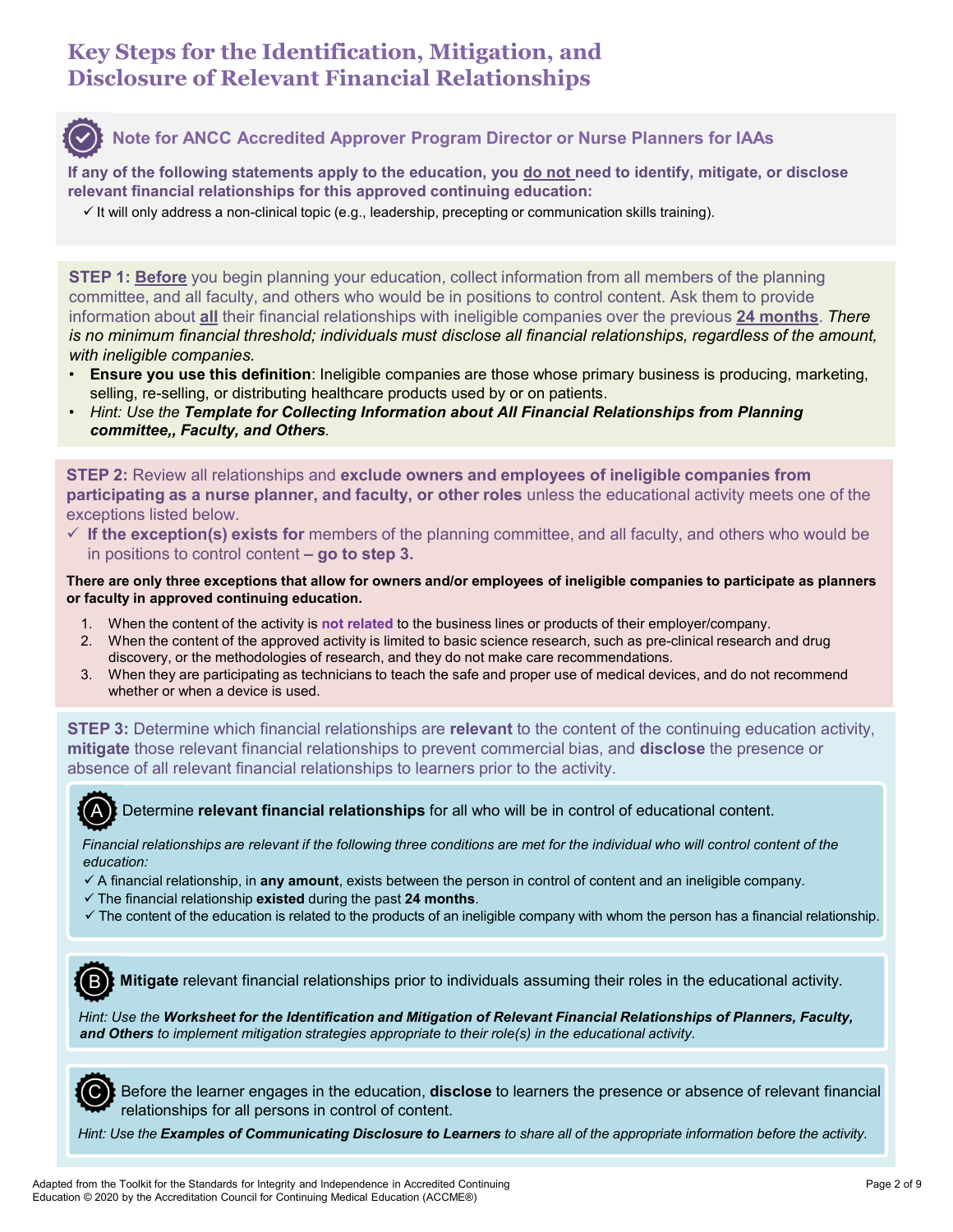# OPTIONAL Sample Letter to Explain Why Financial Relationship Information is Collected



## Note for ANCC Accredited Approver Program Director or Nurse Planner for IAAs

If any of the following statements apply to the education, you do not need to identify, mitigate, or disclose relevant financial relationships for this approved continuing education and the sample letter is NOT needed:

 $\checkmark$  It will only address a non-clinical topic (e.g., leadership or communication skills training).

At the beginning of your planning process, **YOU MAY** use the sample language below to communicate with prospective planners, faculty, and others who may be in control of content for the educational activity. It is important to identify financial relationships before activity planning begins so that relevant financial relationships can be mitigated in a manner that is appropriate to each person's role.

#### Dear Prospective Planning Committee/Faculty Member:

We are looking forward to having the opportunity to include you as a **<proposed role for person—e.g.,** planner, faculty, reviewer, etc.…>for the activity that we are submitting for approval to award nursing contact hours, <Insert activity title or working title and date/location information, if appropriate>.

#### Why am I receiving this communication?

**O**: Note for ANCC Accredited Approver Program Director or Nurse Planner for IAAs<br>
If any of the following statements apply to the education, you do not need to identify, mitigate, or disclose relevant<br>
financial relatio quality education that is independent of commercial interest/ineligible organization influence. In order to participate as a person who will be able to control the educational content of this approved CE activity, we ask that you disclose all financial relationships with any ineligible companies that you have had over the past 24 months. We define ineligible companies as those whose primary business is producing, marketing, selling, re-selling, or distributing healthcare products used by or on patients. There is no minimum financial threshold; you must disclose all financial relationships, regardless of the amount, with ineligible companies. We ask you to disclose regardless of whether you view the financial relationships as relevant to the education. For more information on the Standards for Integrity and Independence in Accredited Continuing Education, please visit accme.org/standards.

#### Why do we collect this information?

Since healthcare professionals serve as the trusted authorities when advising patients, they must protect their learning environment from industry influence to ensure they remain true to their ethical commitments. Many healthcare professionals have financial relationships with ineligible companies. By identifying and mitigating relevant financial relationships, we work together to create a protected space to learn, teach, and engage in scientific discourse, free from influence from organizations that may have an incentive to insert commercial bias into education.

#### What are the next steps in this process?

After we receive your disclosure information, we will review it to determine whether your financial relationships are relevant to the education. Please note: the identification of relevant financial relationships does not necessarily mean that you are unable to participate in the planning and implementation of this educational activity. Rather, the accreditation standards require that relevant financial relationships are mitigated before you assume your role in this activity.

To help us meet these expectations, please use the form we have provided to share all financial relationships you have had with ineligible companies during the past 24 months. This information is necessary in order for us to be able to move to the next steps in planning this continuing education activity.

If you have questions about these expectations, please contact us at *[insert IAA contact information]*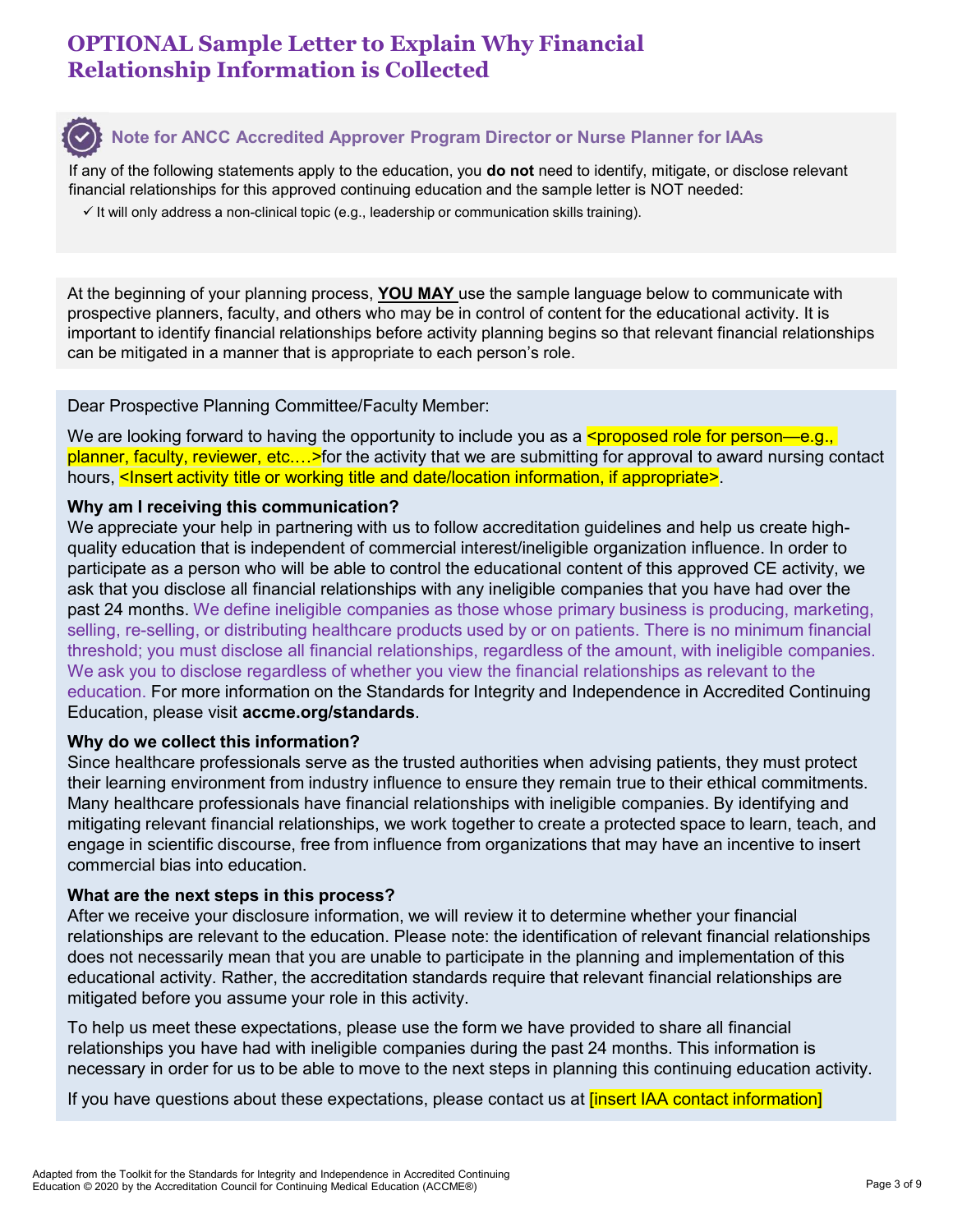# Template for Collecting Information about All Financial Relationships from Nurse Planners, Content Expert, Faculty, and Others

| <b>Faculty, and Others</b>                                                                                          | <b>Template for Collecting Information about All Financial</b><br><b>Relationships from Nurse Planners, Content Expert,</b>                                                                                                                                                                                                                                                                                                                                                                                                                                                                                                                            |                                                                                                                                                                                    |
|---------------------------------------------------------------------------------------------------------------------|--------------------------------------------------------------------------------------------------------------------------------------------------------------------------------------------------------------------------------------------------------------------------------------------------------------------------------------------------------------------------------------------------------------------------------------------------------------------------------------------------------------------------------------------------------------------------------------------------------------------------------------------------------|------------------------------------------------------------------------------------------------------------------------------------------------------------------------------------|
| To be completed by Nurse Planner or designee:<br>Name of Individual /credentials<br>Example Dr. Jones Phd, MSN, BSN | apply)                                                                                                                                                                                                                                                                                                                                                                                                                                                                                                                                                                                                                                                 | Individual's prospective role(s) in NCPD activity<br>Identify the prospective role(s) that this person may have in<br>the planning and delivery of this education (choose all that |
| <b>Title of NCPD Activity:</b><br>Care of IV sites                                                                  | Nurse Planner<br><b>Content Expert</b><br>Teacher, Instructor, Faculty<br> x                                                                                                                                                                                                                                                                                                                                                                                                                                                                                                                                                                           |                                                                                                                                                                                    |
| Date and location of NCPD activity:<br>June 30, 2021                                                                | Author, Writer<br><b>Content Reviewer</b><br>Other                                                                                                                                                                                                                                                                                                                                                                                                                                                                                                                                                                                                     |                                                                                                                                                                                    |
| assistance. If you have questions, please contact us at <b>Contact Name/email</b>                                   | As the nurse planner, content expert or faculty member or other, we ask for your help in protecting our learning environment from<br>industry influence. Please complete the form below and return it to <b>Contact Name/email</b><br>The Standards for Integrity and Independence require that we disqualify individuals who refuse to provide this information<br>from involvement in the planning and implementation of approved continuing education. Thank you for your diligence and                                                                                                                                                             | by Date .                                                                                                                                                                          |
|                                                                                                                     | To be Completed by Nurse Planner, Faculty, or Others Who May Control Educational Content<br>Please disclose all financial relationships that you have had in the past 24 months with ineligible companies (see definition below).<br>For each financial relationship, enter the name of the ineligible company and the nature of the financial relationship(s). There is no minimum<br>financial threshold; we ask that you disclose all financial relationships, regardless of the amount, with ineligible companies. You should<br>disclose all financial relationships regardless of the potential relevance of each relationship to the education. |                                                                                                                                                                                    |
| <b>Enter the Name of Ineligible Company</b><br>An ineligible company is any entity whose                            | <b>Enter the Nature of Financial Relationship</b><br>Examples of financial relationships include employee,                                                                                                                                                                                                                                                                                                                                                                                                                                                                                                                                             | Has the Relationship Ended?<br>If the financial relationship existed                                                                                                               |

#### To be Completed by Nurse Planner, Faculty, or Others Who May Control Educational Content

| industry influence. Please complete the form below and return it to                                                                                                                                                                                                                                                                                                                                                                                                                                                                                        |                                                                                                                                                                                                                                                                                                                                                                                                                                                                                                                                                                       | <b>Contact Name/email</b> | by <sub>l</sub>                                                                                                                                                                                                                | <b>Date</b> |  |
|------------------------------------------------------------------------------------------------------------------------------------------------------------------------------------------------------------------------------------------------------------------------------------------------------------------------------------------------------------------------------------------------------------------------------------------------------------------------------------------------------------------------------------------------------------|-----------------------------------------------------------------------------------------------------------------------------------------------------------------------------------------------------------------------------------------------------------------------------------------------------------------------------------------------------------------------------------------------------------------------------------------------------------------------------------------------------------------------------------------------------------------------|---------------------------|--------------------------------------------------------------------------------------------------------------------------------------------------------------------------------------------------------------------------------|-------------|--|
| The Standards for Integrity and Independence require that we disqualify individuals who refuse to provide this information<br>from involvement in the planning and implementation of approved continuing education. Thank you for your diligence and<br>assistance. If you have questions, please contact us at <b>Contact Name/email</b>                                                                                                                                                                                                                  |                                                                                                                                                                                                                                                                                                                                                                                                                                                                                                                                                                       |                           |                                                                                                                                                                                                                                |             |  |
| To be Completed by Nurse Planner, Faculty, or Others Who May Control Educational Content                                                                                                                                                                                                                                                                                                                                                                                                                                                                   |                                                                                                                                                                                                                                                                                                                                                                                                                                                                                                                                                                       |                           |                                                                                                                                                                                                                                |             |  |
| Please disclose all financial relationships that you have had in the past 24 months with ineligible companies (see definition below).<br>For each financial relationship, enter the name of the ineligible company and the nature of the financial relationship(s). There is no minimum<br>financial threshold; we ask that you disclose all financial relationships, regardless of the amount, with ineligible companies. You should<br>disclose all financial relationships regardless of the potential relevance of each relationship to the education. |                                                                                                                                                                                                                                                                                                                                                                                                                                                                                                                                                                       |                           |                                                                                                                                                                                                                                |             |  |
| <b>Enter the Name of Ineligible Company</b>                                                                                                                                                                                                                                                                                                                                                                                                                                                                                                                | <b>Enter the Nature of Financial Relationship</b>                                                                                                                                                                                                                                                                                                                                                                                                                                                                                                                     |                           | Has the Relationship Ended?                                                                                                                                                                                                    |             |  |
| An ineligible company is any entity whose<br>primary business is producing, marketing,<br>selling, re-selling, or distributing healthcare<br>products used by or on patients.<br>For specific examples of ineligible companies<br>visit accme.org/standards.                                                                                                                                                                                                                                                                                               | Examples of financial relationships include employee,<br>researcher, consultant, advisor, speaker, independent<br>contractor (including contracted research), royalties or<br>patent beneficiary, executive role, and ownership interest.<br>Individual stocks and stock options MUST be disclosed;<br>diversified mutual funds do not need to be disclosed.<br>Research funding from ineligible companies MUST be<br>disclosed by the principal or named investigator even if that<br>individual's institution receives the research grant and<br>manages the funds. |                           | If the financial relationship existed<br>during the last 24 months, but has<br>now ended, please check the box<br>in this column. This will help the<br>education staff determine if any<br>mitigation steps need to be taken. |             |  |
| Example: IV Company                                                                                                                                                                                                                                                                                                                                                                                                                                                                                                                                        | <b>RN Research Coordinator and Educator</b>                                                                                                                                                                                                                                                                                                                                                                                                                                                                                                                           |                           |                                                                                                                                                                                                                                |             |  |
|                                                                                                                                                                                                                                                                                                                                                                                                                                                                                                                                                            |                                                                                                                                                                                                                                                                                                                                                                                                                                                                                                                                                                       |                           |                                                                                                                                                                                                                                |             |  |
|                                                                                                                                                                                                                                                                                                                                                                                                                                                                                                                                                            |                                                                                                                                                                                                                                                                                                                                                                                                                                                                                                                                                                       |                           |                                                                                                                                                                                                                                |             |  |
|                                                                                                                                                                                                                                                                                                                                                                                                                                                                                                                                                            |                                                                                                                                                                                                                                                                                                                                                                                                                                                                                                                                                                       |                           |                                                                                                                                                                                                                                |             |  |
|                                                                                                                                                                                                                                                                                                                                                                                                                                                                                                                                                            |                                                                                                                                                                                                                                                                                                                                                                                                                                                                                                                                                                       |                           |                                                                                                                                                                                                                                |             |  |
|                                                                                                                                                                                                                                                                                                                                                                                                                                                                                                                                                            |                                                                                                                                                                                                                                                                                                                                                                                                                                                                                                                                                                       |                           |                                                                                                                                                                                                                                |             |  |
|                                                                                                                                                                                                                                                                                                                                                                                                                                                                                                                                                            |                                                                                                                                                                                                                                                                                                                                                                                                                                                                                                                                                                       |                           |                                                                                                                                                                                                                                |             |  |
| In the past 24 months, I have not had any financial relationships with any ineligible companies.                                                                                                                                                                                                                                                                                                                                                                                                                                                           |                                                                                                                                                                                                                                                                                                                                                                                                                                                                                                                                                                       |                           |                                                                                                                                                                                                                                |             |  |
| I attest that the above information is correct as of this date of submission.                                                                                                                                                                                                                                                                                                                                                                                                                                                                              |                                                                                                                                                                                                                                                                                                                                                                                                                                                                                                                                                                       | <b>Date</b>               |                                                                                                                                                                                                                                |             |  |
|                                                                                                                                                                                                                                                                                                                                                                                                                                                                                                                                                            |                                                                                                                                                                                                                                                                                                                                                                                                                                                                                                                                                                       |                           |                                                                                                                                                                                                                                |             |  |

# Note for ANCC Accredited Approver Program Director or Nurse Planner for IAAs

Use this template to collect all relevant financial relationships of prospective planners, faculty, and others who may control educational content before they assume their role in the education. As an alternative to collecting disclosure information for each activity, if your planners and faculty are a set group of individuals, you might choose to collect this information on an annual or periodic basis and ask the individuals to update if any information changes during the year.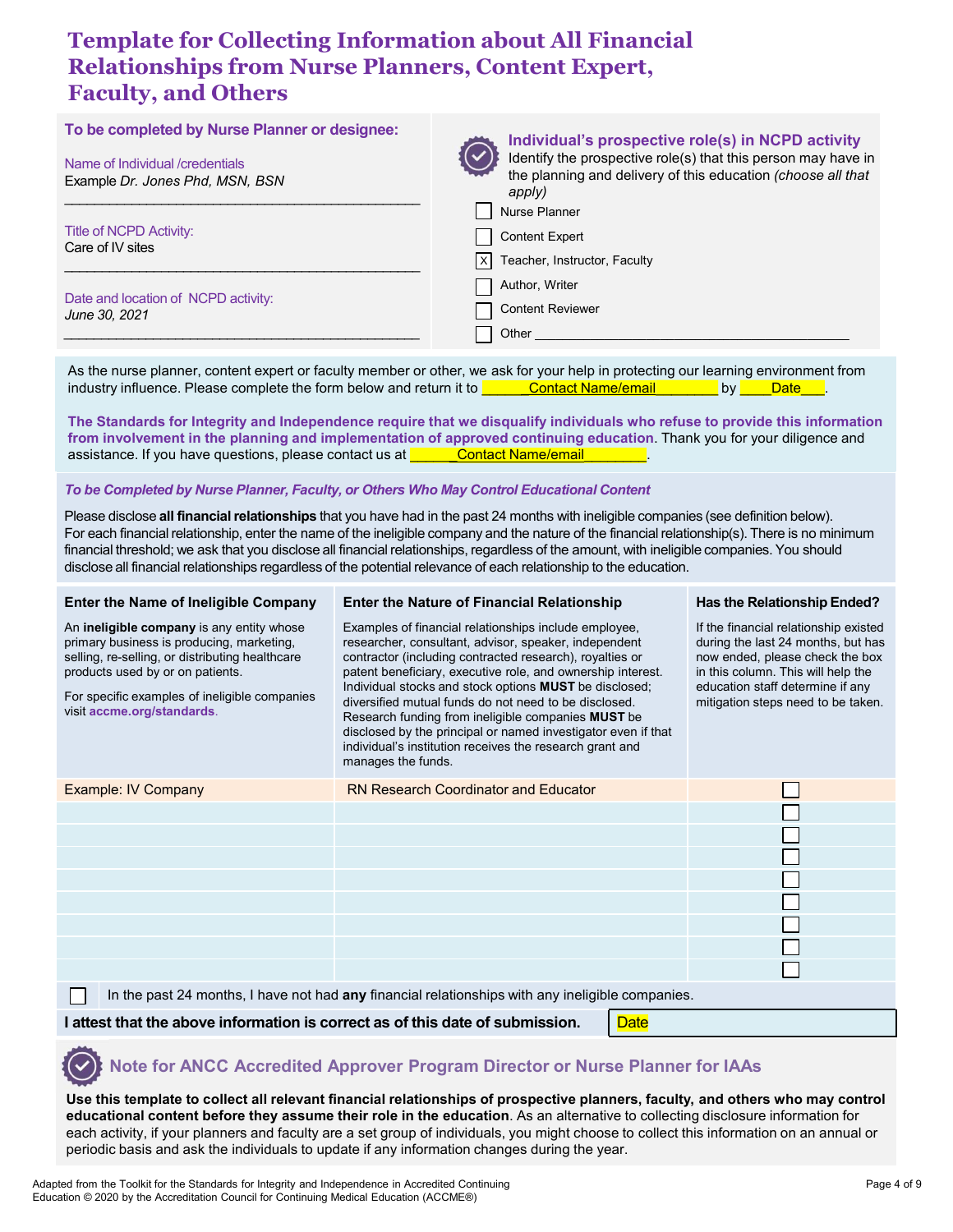# Worksheet for the Mitigation of Identified<br>Relevant Financial Relationships of Nurse Planners, Content Experts,<br>Faculty, and Others<br>Seculty, and Others<br>Seculty and Others<br>Seculty and the collectionships and mitigate releva Worksheet for the Mitigation of Identified Relevant Financial Relationships of Nurse Planners, Content Experts, Faculty, and Others



#### Note for ANCC Accredited Approver Program Director or Nurse Planner for IAAs

Use this sample worksheet to identify and mitigate relevant financial relationships that you have identified for planners, faculty, and others who will control educational content for your education activity. Please make sure that (1) the mitigation strategy is appropriate to the person's role in the activity, and (2) that mitigation is implemented before each person takes on their role.

**STEP 1:** Review collected information about financial relationships and exclude owners or employees of

employees of ineligible companies. Ineligible companies are those whose primary business is producing, marketing, selling, reselling, or distributing healthcare products used by or on patients.

For information about exceptions to this exclusion, refer to page 2, step 2 for exceptions or the accme.org/standards.

#### STEP 2: Determine relevant financial relationships.

EP 2: Determine relevant financial relationships.<br>
EP 2: Determine whether each person's financial<br>
gible companies are relevant to the content of the education you are planning. Financial relationships are<br>
win the infor Review the information for all persons not excluded in Step 1 and determine whether each person's financial relationships with ineligible companies are relevant to the content of the education you are planning. Financial relationships are relevant if the following three conditions are met for the prospective person who will control content of the education:

- $\checkmark$  A financial relationship, in any amount, exists between the person in control of content and an ineligible company.
- $\checkmark$  The financial relationship existed during the past 24 months.
- $\checkmark$  The content of the education is related to the products of an ineligible company with whom the person has a financial relationship.

#### **STEP 3:** Choose a **mitigation strategy** for each person who has a relevant financial relationship and **implement** that strategy before the person assumes their role.

mine whether each person's financial relationships with<br>the planning. Financial relationships are relevant if the<br>control content of the education:<br>in control of content and an ineligible company.<br>ble company with whom the Using the lists below, identify which mitigation strategy(ies) will be used for all persons with relevant financial relationships who control the educational content of the educational activity. You may select multiple strategies but be sure to use strategies appropriate to the role(s) that each person has. You can also identify your own strategies for mitigation.

- ✓ Divest the financial relationship
- ✓ Recusal from controlling aspects of planning and content with which there is a financial relationship
- ✓ Peer review of planning decisions by persons without relevant financial relationships
- 

- ✓ Divest the financial relationship
- ✓ Peer review of content by persons without relevant financial relationships
- ✓ Attest that clinical recommendations are evidence-based and free of commercial bias (e.g., peer-reviewed literature, adhering to evidence-based practice guidelines)
- 

|                                                                                                                                                                                                                                                                                                                               |                                           | following three conditions are met for the prospective person who will control content of the education:                                                                                                                                                                                                                                                                     |                                   |
|-------------------------------------------------------------------------------------------------------------------------------------------------------------------------------------------------------------------------------------------------------------------------------------------------------------------------------|-------------------------------------------|------------------------------------------------------------------------------------------------------------------------------------------------------------------------------------------------------------------------------------------------------------------------------------------------------------------------------------------------------------------------------|-----------------------------------|
| The financial relationship existed during the past 24 months.<br>✓<br>$\checkmark$                                                                                                                                                                                                                                            |                                           | $\checkmark$ A financial relationship, in any amount, exists between the person in control of content and an ineligible company.<br>The content of the education is related to the products of an ineligible company with whom the person has a financial relationship.                                                                                                      |                                   |
| implement that strategy before the person assumes their role.                                                                                                                                                                                                                                                                 |                                           | STEP 3: Choose a mitigation strategy for each person who has a relevant financial relationship and<br>Using the lists below, identify which mitigation strategy(ies) will be used for all persons with relevant financial relationships who<br>control the educational content of the educational activity. You may select multiple strategies but be sure to use strategies |                                   |
| Mitigation steps for planners (choose at least one)                                                                                                                                                                                                                                                                           |                                           | appropriate to the role(s) that each person has. You can also identify your own strategies for mitigation.<br>Mitigation steps for faculty and others (choose at least one)                                                                                                                                                                                                  |                                   |
| $\sqrt{\phantom{a}}$ Divest the financial relationship<br>√ Recusal from controlling aspects of planning and content<br>with which there is a financial relationship<br>√ Peer review of planning decisions by persons without relevant<br>financial relationships<br>√ Use other methods - make sure you describe the method |                                           | $\checkmark$ Divest the financial relationship<br>√ Peer review of content by persons without relevant financial<br>relationships<br>√ Attest that clinical recommendations are evidence-based and<br>free of commercial bias (e.g., peer-reviewed literature, adhering to<br>evidence-based practice guidelines)<br>√ Use other methods - make sure you describe the method |                                   |
|                                                                                                                                                                                                                                                                                                                               |                                           |                                                                                                                                                                                                                                                                                                                                                                              |                                   |
|                                                                                                                                                                                                                                                                                                                               |                                           | Step 4: Document the mitigation strategy(ies) you used for each person with a relevant financial relationship.                                                                                                                                                                                                                                                               |                                   |
| A                                                                                                                                                                                                                                                                                                                             | $\mathbf B$                               | $\mathbf c$                                                                                                                                                                                                                                                                                                                                                                  | D                                 |
| <b>NAME OF PERSON</b>                                                                                                                                                                                                                                                                                                         | <b>ROLE(S) IN</b><br><b>ACTIVITY</b>      | <b>STEP(S) TAKEN TO MITIGATE RELEVANT</b><br><b>FINANCIAL RELATIONSHIP</b>                                                                                                                                                                                                                                                                                                   | <b>DATE</b><br><b>IMPLEMENTED</b> |
| Example: Dr. Jones Phd,<br><b>MSN, BSN</b>                                                                                                                                                                                                                                                                                    | Planning<br>Committee<br>member / speaker | Peer review of content by persons without relevant<br>financial relationships                                                                                                                                                                                                                                                                                                | June 1, 2021                      |
|                                                                                                                                                                                                                                                                                                                               |                                           |                                                                                                                                                                                                                                                                                                                                                                              |                                   |
|                                                                                                                                                                                                                                                                                                                               |                                           |                                                                                                                                                                                                                                                                                                                                                                              |                                   |
|                                                                                                                                                                                                                                                                                                                               |                                           |                                                                                                                                                                                                                                                                                                                                                                              |                                   |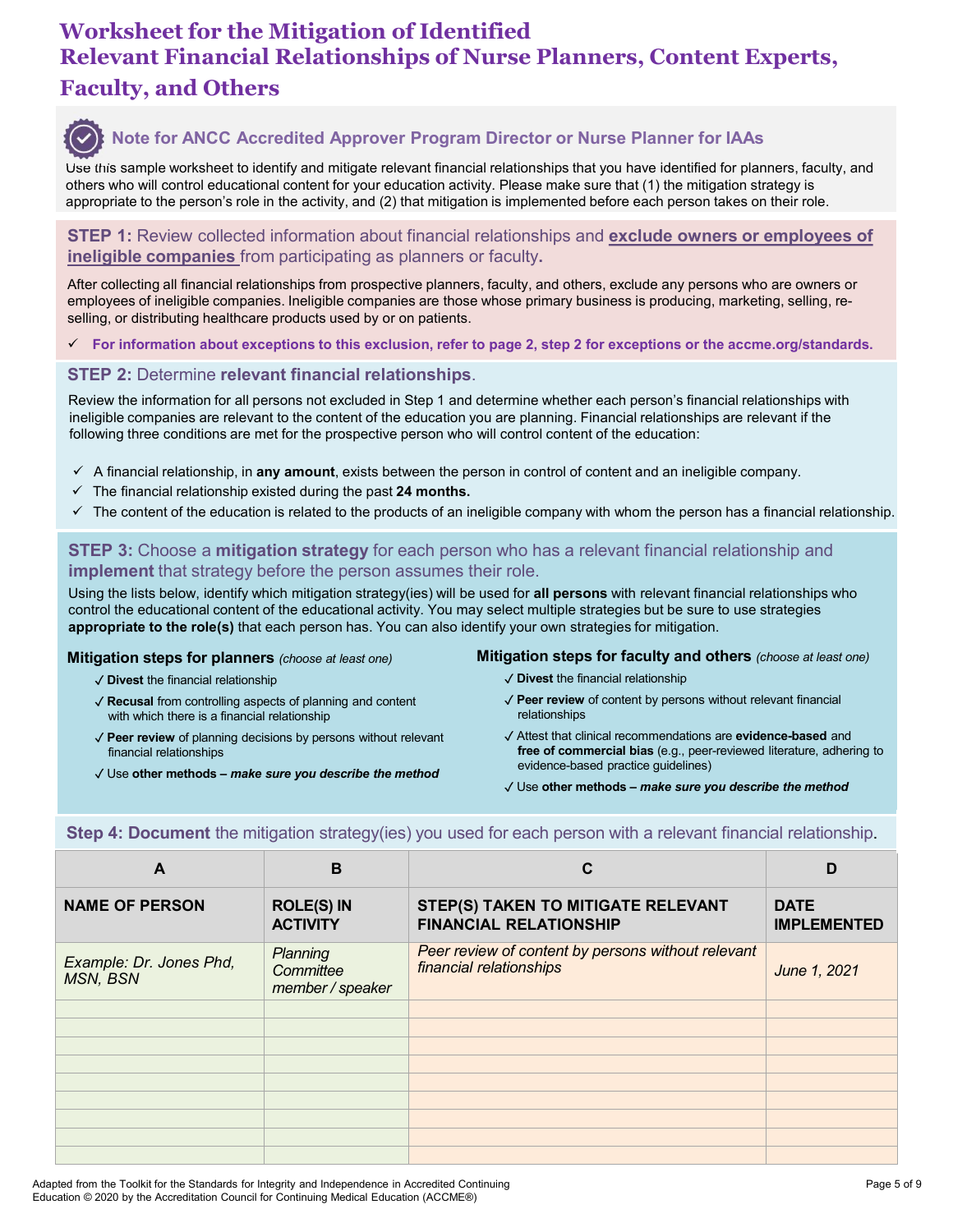# Examples of Communicating Disclosure to Learners



# Note for ANCC Accredited Approver Program Director or Nurse Planner for IAAs

If any of the following statements apply to the education, you do not need to identify, mitigate, or disclose relevant financial relationships for this approved continuing education:

 $\checkmark$  It will only address a non-clinical topic (e.g., leadership or communication skills training).

Examples of Communicating Disclosure<br>
O Learners<br>
The sample of the following statements apply to the education, you do not need to identify, mitigate, or disclose relevant<br>
financial relationships for this approved conti Disclosure must be provided to learners **before** engaging with the approved education.

# What gets disclosed to learners before the educational activity?

#### If there are NO relevant financial relationships:

Inform learners that nurse planners, content experts', faculty, and others in control of content (either individually or as a group) have no relevant financial relationships with ineligible companies.

 $\checkmark$  Remember that you do not need to make disclosures for the 3 exceptions noted above

"Xin Lee, FNP, faculty for this educational event, has no relevant financial relationship(s) with ineligible companies to disclose."

"Ruth Hopkins, Dr. Maryam Elbaz, and Ken Sanders, authors of this educational activity, have no relevant financial relationship(s) with ineligible companies to disclose."

"None of the planning committee for this educational activity have relevant financial relationship(s) to disclose with ineligible companies whose primary business is producing, marketing, selling, re-selling, or distributing healthcare products used by or on patients."

#### If there ARE relevant financial relationships:

Disclose name(s) of the individuals, name of the ineligible company(ies) with which they have a relevant financial relationship(s), the nature of the relationship(s), and a statement that all relevant financial relationships have been mitigated. The most of the sample language below as evidence of information disclosed to learners in the activity file.<br>  $\blacksquare$   $\blacksquare$   $\blacksquare$   $\blacksquare$   $\blacksquare$   $\blacksquare$   $\blacksquare$   $\blacksquare$   $\blacksquare$   $\blacksquare$   $\blacksquare$   $\blacksquare$   $\blacksquare$   $\blacksquare$   $\blacksquare$   $\blacksquare$ 

Nicolas Garcia, faculty for this educational event, is on the speakers' bureau for XYZ Device Company.

Dr. Yvonne Gbeho, faculty, for this educational event, has received a research grant from ABC Pharmaceuticals.

All of the relevant financial relationships listed for these individuals have been mitigated.

#### NOTE:

- $\checkmark$  If commercial support is received, the IAA provider must also disclose to the learners the name(s) of the ineligible company(ies) that gave the commercial support, and the nature of the support if it was in-kind, prior to the learners engaging in the education.
- $\checkmark$  Disclosure to learners must not include ineligible companies' corporate or product logos, trade names, or product group messages.
- $\checkmark$  It may be helpful to include definitions of terms to learners to support their understanding of your processes (e.g., ineligible companies, relevant financial relationships, etc…)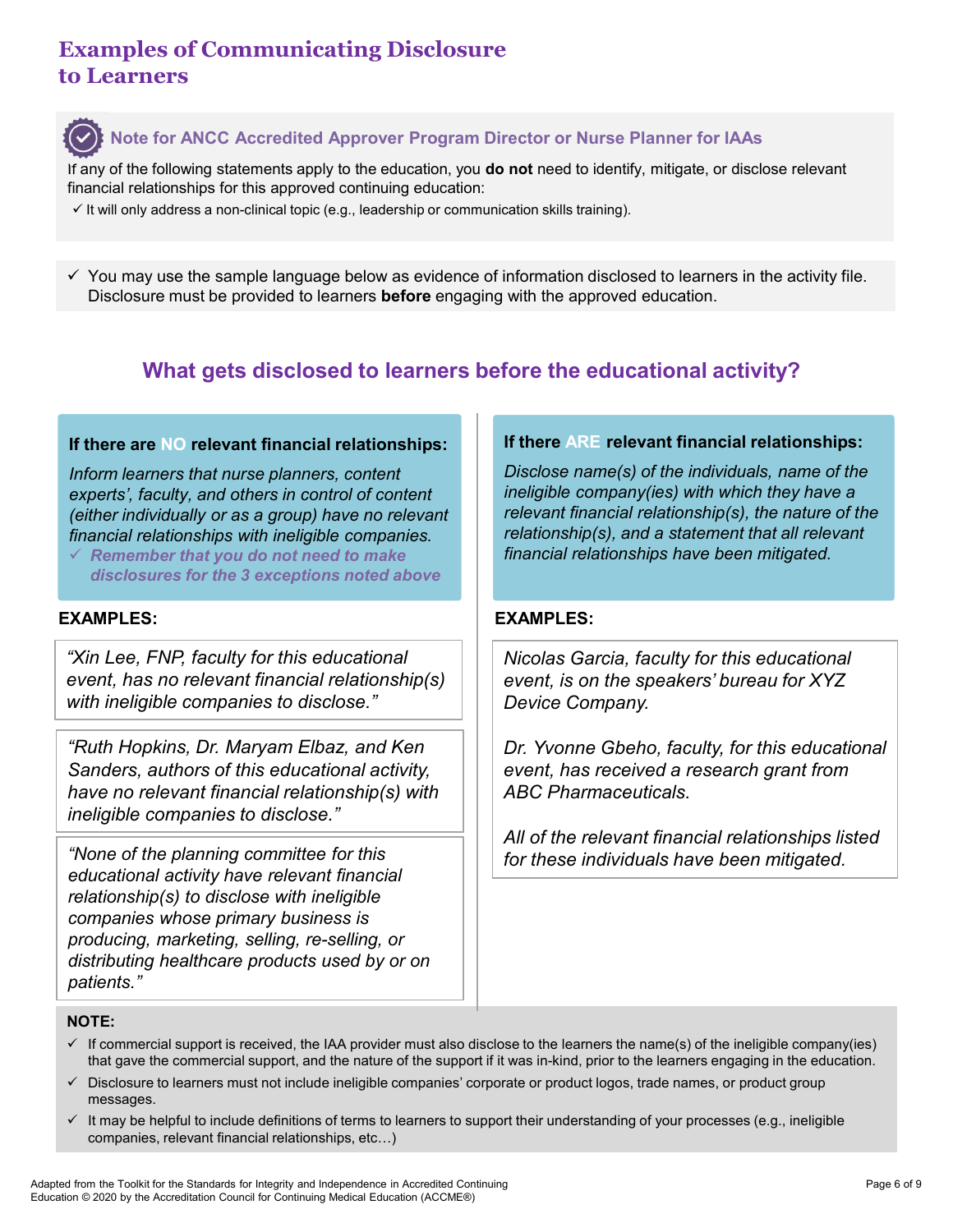# OPTIONAL: Guidance for Nurse Planners, Authors, and Faculty: Ensuring that Clinical Content is Valid



**OPTIONAL: Guidance for Nurse Planners, Authors, and Faculty:**<br> **Ensuring that Clinical Content is Valid**<br>
We this sample template to communicate expectations to content experts, authors, and speakers/faculty about<br>
Standa Use this sample template to communicate expectations to content experts, authors, and speakers/faculty about ensuring valid clinical content for approved education. For more information about these expectations, see Standard 1 of the Standard 1 of the Standards for IAAs<br>Use this sample template to communicate expectations to content experts, authors, and speakers/faculty<br>ensuring valid clinical content for approved education. For more

#### Dear Prospective Planning Committee/Faculty Member:

ensure that educational content is fair and balanced, and that any clinical content presented supports safe, effective patient care. This includes the expectations that:

- $\checkmark$  All recommendations for patient care in approved continuing education must be based on current science, evidence, and clinical reasoning, while giving a fair and balanced view of diagnostic and therapeutic options.
- $\checkmark$  All scientific research referred to, reported, or used in approved education in support or justification of a patient care recommendation must conform to the generally accepted standards of experimental design, data collection, analysis, and interpretation.
- $\checkmark$  Although approved continuing education is an appropriate place to discuss, debate, and explore new and evolving topics, these areas need to be clearly identified as such within the program and individual presentations. It is the responsibility of the activity provider to facilitate engagement with these topics without advocating for, or promoting, practices that are not, or not yet adequately based on current science, evidence, and clinical reasoning. Standard 1 of the standards for integrity and independence at **accme.org/standards**.<br>
Dear **Prospective Planning Committee/Faculty Member:**<br>
As an important controllation for the elucationial activity to be submitted for
- $\checkmark$  Content cannot be included in approved education if it advocates for unscientific approaches to diagnosis or therapy, or if the education promotes recommendations, treatment, or manners of practicing healthcare that are determined to have risks or dangers that outweigh the benefits or are known to be ineffective in the treatment of patients.

These expectations are drawn from Standard 1 of the Standards for Integrity and Independence in Accredited Continuing Education. For more information, see accme.org/standards. If we can help you to understand and/or apply these strategies

## Please consider using these strategies to help us support the development of valid, relevant high-quality education.

Consider using the following best practices when presenting clinical content in approved CE:

- $\checkmark$  Clearly describe the level of evidence on which the presentation is based and provide enough information about data (study dates, design, etc.) to enable learners to assess research validity.
- $\checkmark$  Ensure that, if there is a range of evidence, that the credible sources cited present a balanced view of the evidence.
- $\checkmark$  If clinical recommendations will be made, include balanced information on all available and relevant therapeutic options.
- $\checkmark$  Address any potential risks or adverse effects that could be caused with any clinical recommendations.

Although approved CE is an appropriate place to discuss, debate, and explore new and evolving topics, presenting topics or treatments with a lower (or absent) evidence base should include the following strategies:

- ❖ Facilitate engagement with these topics without advocating for, or promoting, practices that are not, or not yet adequately based on current science, evidence, and clinical reasoning
- Construct the activity as a debate or dialogue. Identify other faculty who represent a range of opinions and perspectives; presentations should include a balanced, objective view of research and treatment options.
- $\div$  Teach about the merits and limitations of a therapeutic or diagnostic approach rather than how to use it.
- $\div$  Identify content that has not been accepted as scientifically meritorious by regulatory and other authorities, or when the material has not been included in scientifically accepted guidelines or published in journals with national or international stature.
- ❖ Clearly communicate the learning outcomes for the activity to learners (e.g., "This activity will teach you about how your patients may be using XX therapy and how to answer their questions. It will not teach you how to administer XX therapy").